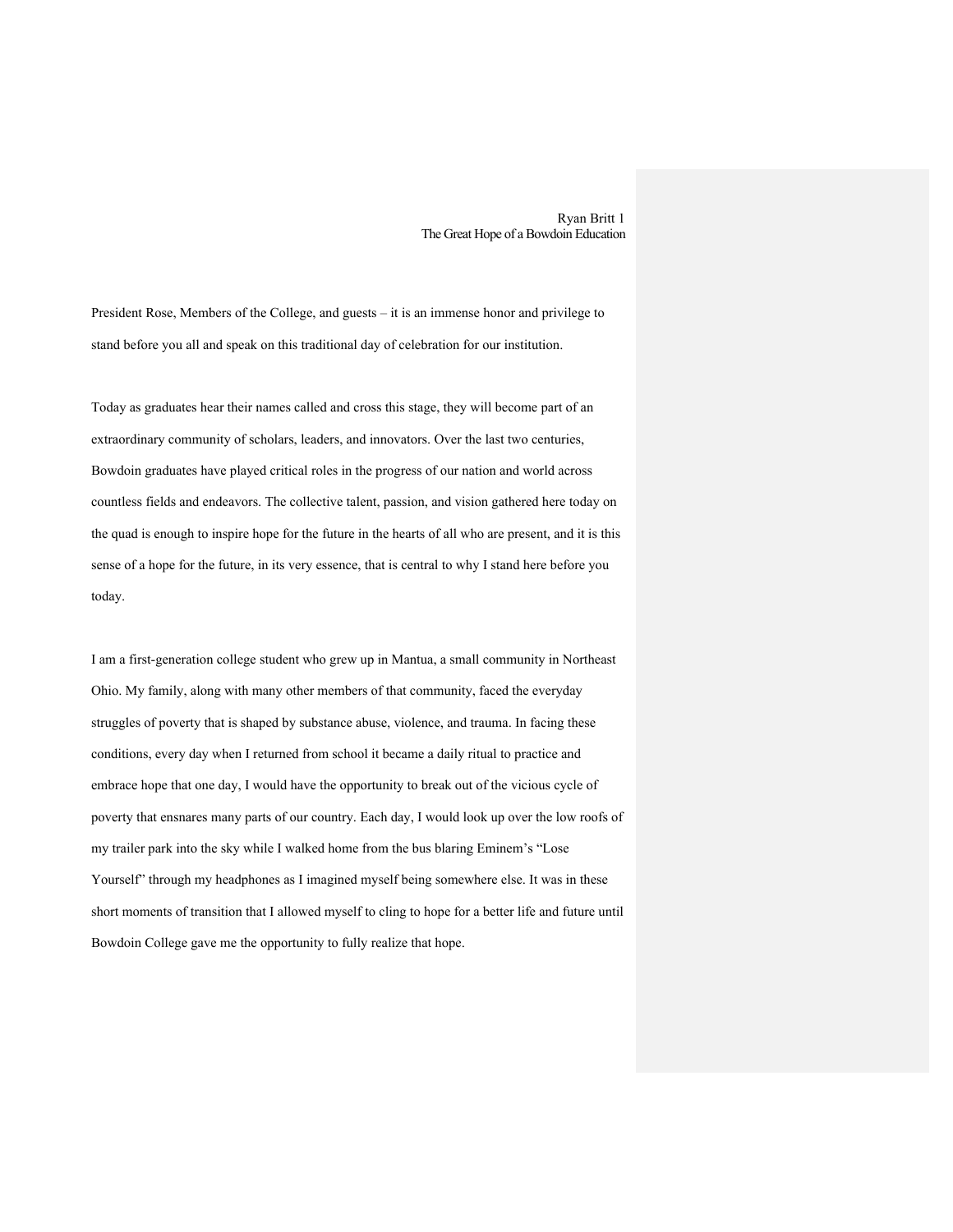Ryan Britt **4 Deleted:** 2

When I was accepted to the College, not only was I supported by the generous financial aid packages that Bowdoin commits to providing to low-income students, but I was also placed as part of the inaugural cohort of the Geoffrey Canada Scholarship program which is a program designed to ease the transition of first-generation and low-income students like me to the College. As part of this program, I was introduced into the Bowdoin community that at first felt foreign from everything I have ever known. However, living in Baxter over the summer helped me acclimate to the physical space, summer classes helped me feel more confident that I could succeed here academically, and the other members of the program made me feel that I had a support system of others from a similar background. It was all these opportunities that helped me adjust to my new and dear home. Even after the full extent of my time here at the College, there are moments when the realities of the support systems present here still feel too good to be true and I often get emotional thinking about it. Each day I got to walk around our beautiful campus, eat free food in our dining halls, sleep in a free bed in my apartment in Harpswell, and engage with a scholarly community that has fostered my growth as a person in ways I never could have dreamed of before I came here. There are so many in our country and world that don't have these privileges and I feel that it is important to recognize that what we all have here is special in that way.

While many aspects of my story and path are unique to me, the personal growth that I have experienced as part of this college is something that I'm sure every graduate here today can attest to experiencing in some fashion. In many ways, that personal growth is the truest form of hope that Bowdoin has to offer us. Looking past the material and social support that the College provides, I see the immense privilege of the intellectual growth that is provided at this institution.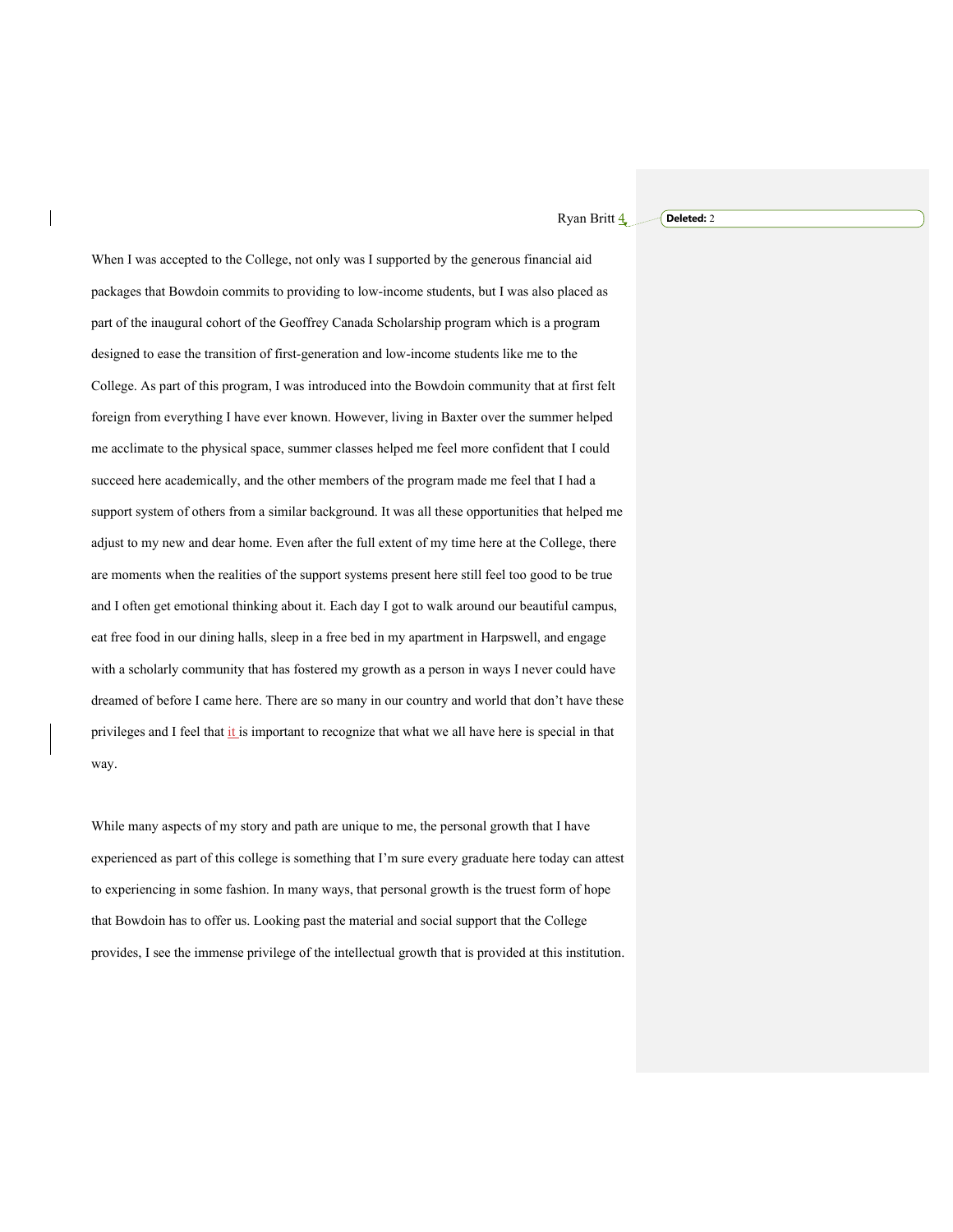## Ryan Britt 3

That intellectual growth has awakened me to how I possess the agency to engage in our world and fight for a better future. Not only myself, but also for my family, members of my community and communities like mine. As a Religion major, Bowdoin has broadened my worldview in many ways as I have come to understand a multitude of different cultural systems that operate in our world and how much differently our world looks to so many different people. Bowdoin also helped me gain a framework to understand the many factors that underlie my upbringing and how cycles of poverty are created and sustained so I am now able to communicate with myself and others critically about what is really going in my community and communities like mine. Through these cultivated understandings, I have fostered within me a strength of voice that I have every intention of using.

Now, as our four years at Bowdoin are ending, it is now time for our newest community of scholars, leaders, and innovators to play a critical role in the progression of our society. What I find to be the great hope of a Bowdoin education is our capacity to inspire and instill hope in others. Whether we pursue that goal through advocacy, writing, research, music, and in all other boundless capacities we possess as Bowdoin graduates. It has been our privilege to come to understand the world, our place within it, and it is now our responsibility to create a life of meaning and hope.

There are so many ways many of you may be feeling on a day like today. It is okay to be scared, anxious, or confused about what may be coming next. We have all poured so much of ourselves into this place over the last four years and now, we are leaving it behind. However, on a day like today, we all still have so much to continue holding on to hope for. You have achieved something incredible today and you will continue to achieve incredible things as you move

**Deleted:** s